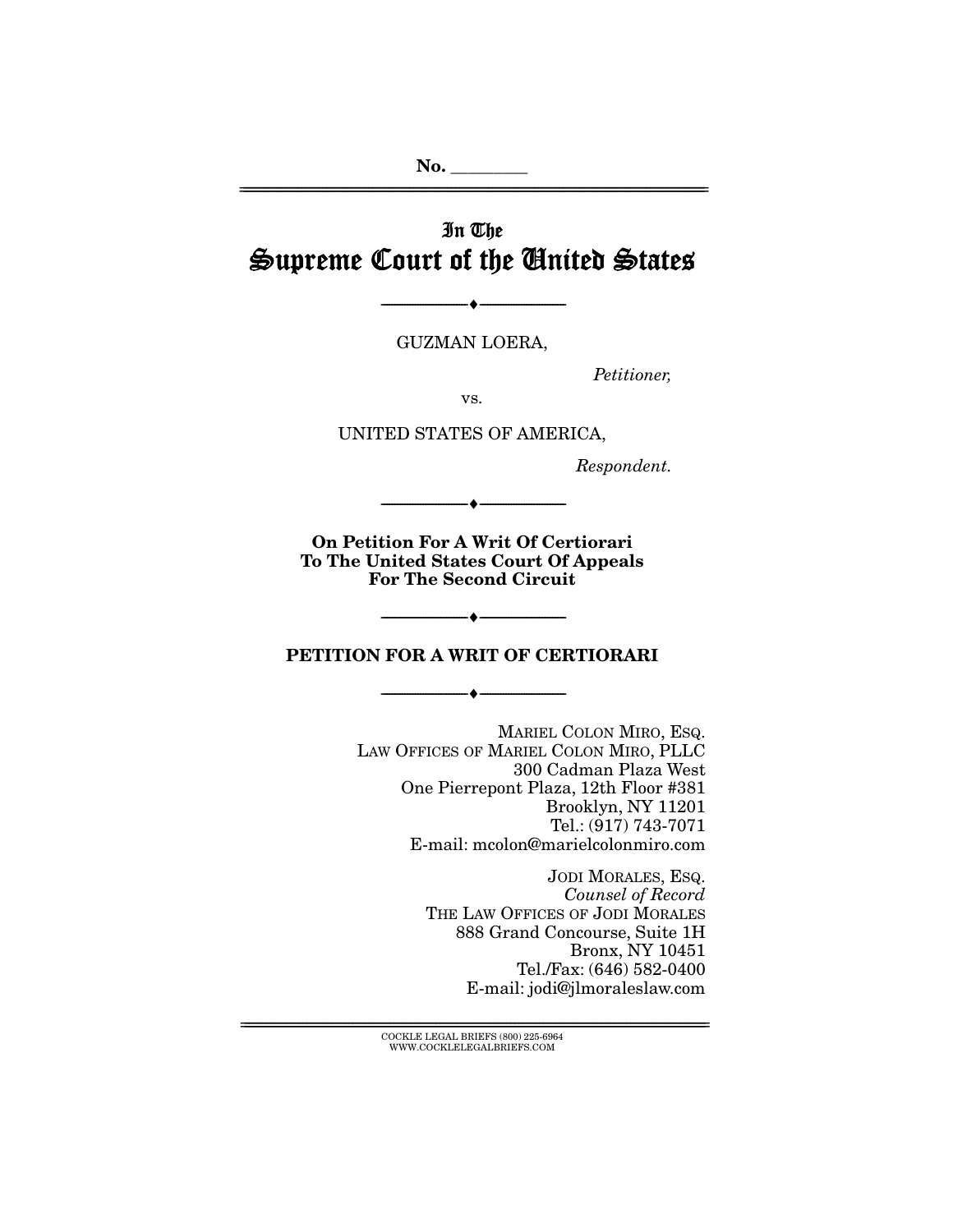## **QUESTIONS PRESENTED**

 1. Whether under this Court's precedent in United States v. Rauscher supra, 119 U.S. 407, 430 (1886), individuals have standing to assert violations of an extradition treaty, irrespective of whether the foreign sovereign raises an objection.

 2. Whether excessive and punitive pretrial restraints impaired petitioner's right to counsel, a defense, and compulsory due process.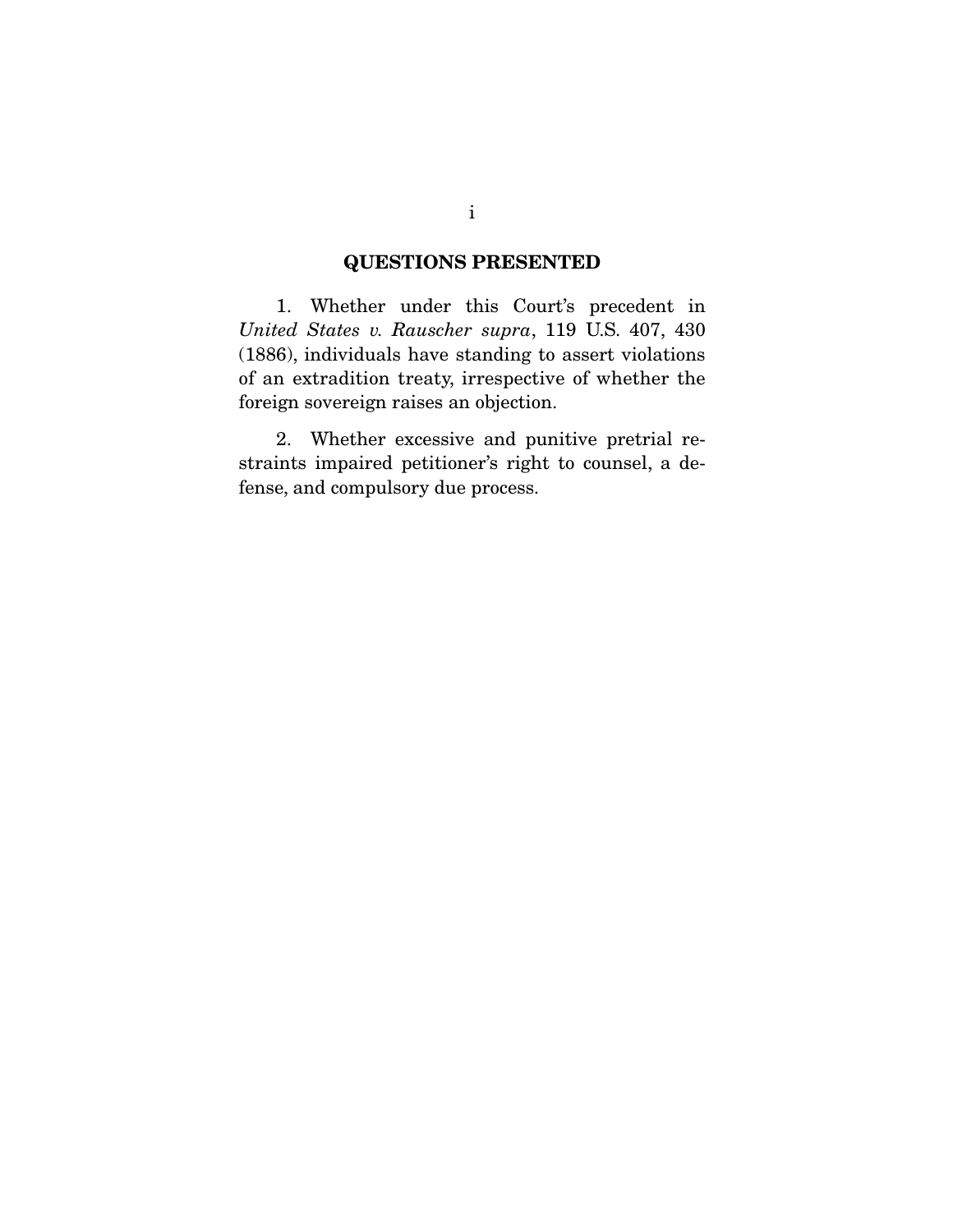### **PARTIES TO THE PROCEEDING**

Petitioner Guzman Loera was the defendant in the district court proceedings and appellant in the court of appeals proceedings. Respondent, the United States of America, was the plaintiff in the district court proceedings and the appellee in the court of appeals proceedings.

### **RELATED CASES**

• United States v. Guzman Loera, Docket No. 19- 2239, U.S. Court of Appeals for the Second Circuit, Judgment entered January 25, 2022.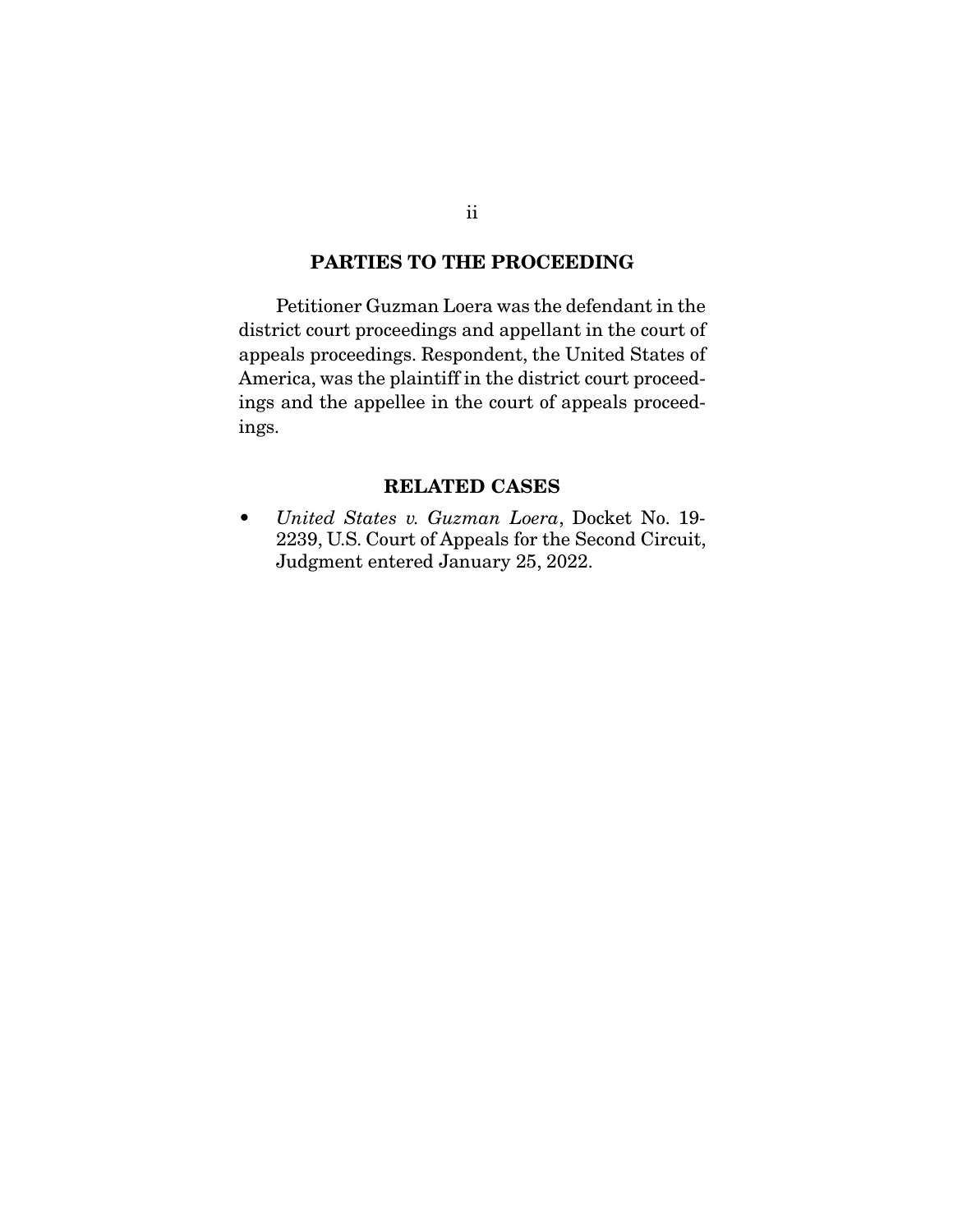## TABLE OF CONTENTS

|                                                | Page         |
|------------------------------------------------|--------------|
|                                                | $\mathbf{1}$ |
|                                                | ii           |
|                                                | 11           |
|                                                | iii          |
|                                                | iv           |
|                                                | 1            |
|                                                | 1            |
|                                                | 1            |
| Constitutional & Statutory Provisions Involved | 1            |
|                                                | 3            |
| Reasons for Granting Certiorari                | 7            |
|                                                | 15           |

# Appendix

| United States Court of Appeals for the Second |                                            |  |  |
|-----------------------------------------------|--------------------------------------------|--|--|
|                                               | Circuit, Opinion, January 25, 2022  App. 1 |  |  |

## iii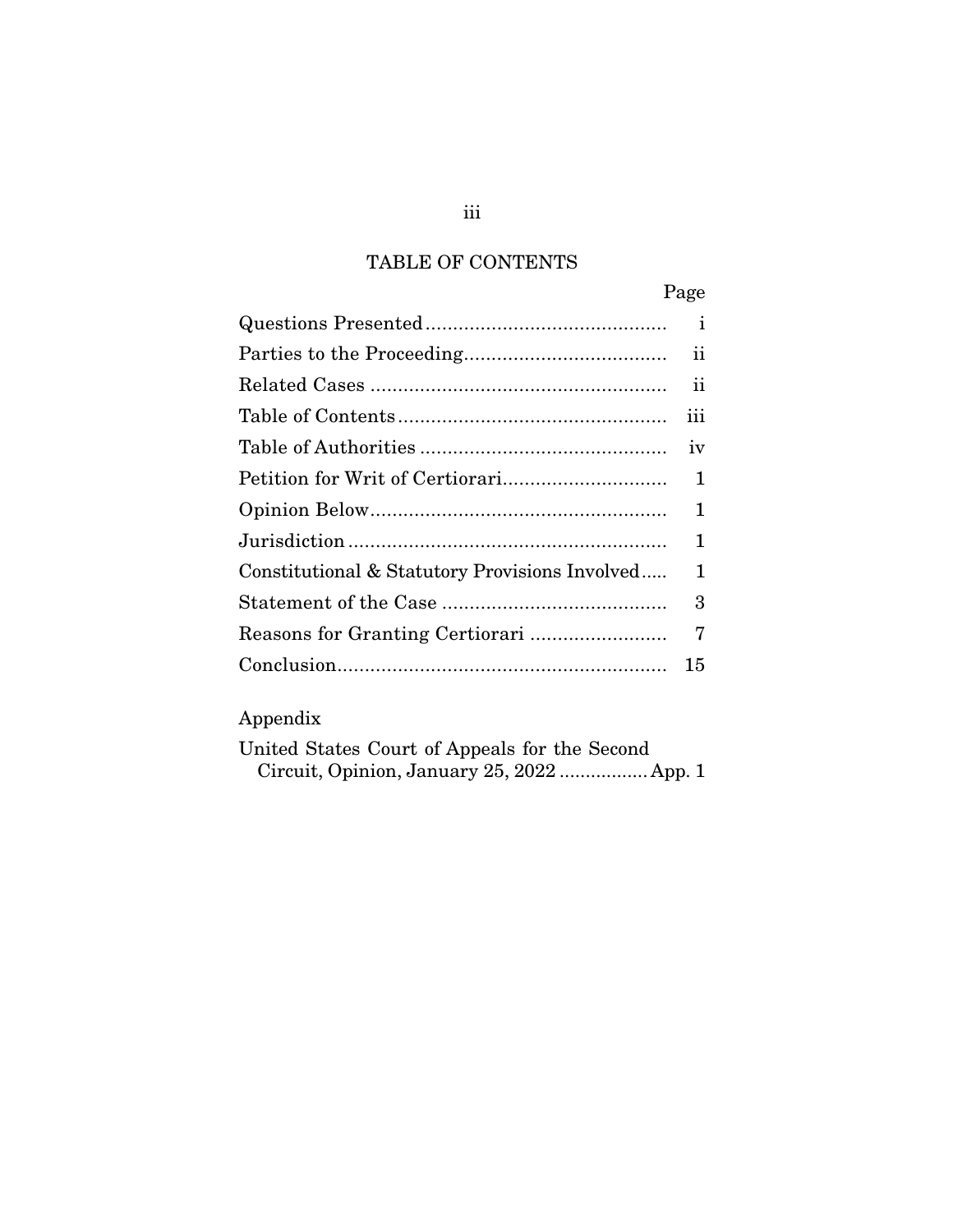## TABLE OF AUTHORITIES

Page

|  | <br>ׇ֠֕֡ |
|--|----------|

| Boudin v. Thomas, 533 F.Supp. 786 (S.D.N.Y.        |
|----------------------------------------------------|
| Gee v. Planned Parenthood of Gulf Coast, Inc.,     |
|                                                    |
| In re Basciano III, 542 F.3d 950 (E.D.N.Y. 2005)14 |
| Schneckloth v. Bustamonte, 412 U.S. 218 (1973) 11  |
| U.S. ex rel. Saroop v. Garcia, 109 F.3d 165 (CA3   |
| U.S. v. Andonian, 29 F.3d 1432 (CA9 1994)7         |
| U.S. v. Barinas, 865 F.3d 99 (2d Cir. 2017)passim  |
|                                                    |
|                                                    |
|                                                    |
|                                                    |
| U.S. v. Lomeli, 596 F.3d 496 (8th Cir. 2010)10     |
| U.S. v. Puentes, 50 F.3d 1567 (CA11 1995)7         |
|                                                    |
| U.S. v. Thirion, 813 F.2d 146 (CA8 1987) 7, 10     |
| U.S. v. Thomas, 322 F. App'x 177 (CA3 2009)7, 8    |
| U.S. v. Tsarnaev, 968 F.3d 24 (1st Cir. 2020)2     |
| U.S. v. Vreeken, 803 F.2d 1085 (CA10 1986)7        |
| Whitmore v. Arkansas, 495 U.S. 149 (1990) 9        |

iv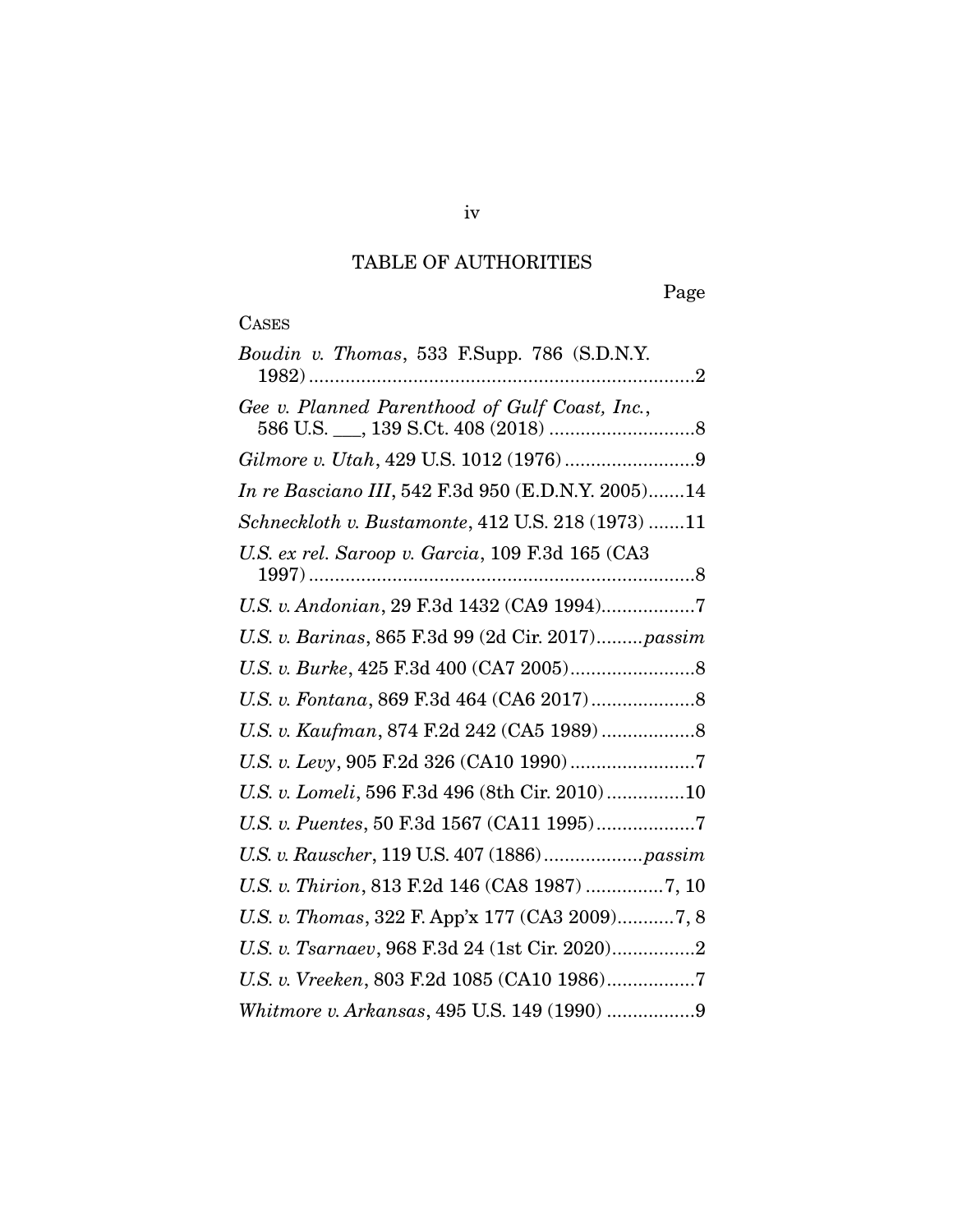#### **OPINION BELOW**

The opinion of the court of appeals (App. *infra*, 1a-9a) is reported at 24 F.4th 144.

--------------------------------- ♦ ---------------------------------

#### **JURISDICTION**

 The judgment of the court of appeals was entered on January 25, 2022. The jurisdiction of this Court is invoked under 28 U.S.C. 1254(1).

--------------------------------- ♦ ---------------------------------

## **CONSTITUTIONAL & STATUTORY PROVISIONS INVOLVED**

 Article III, Section 2 of the U.S. Constitution provides that "[t]he judicial Power shall extend to all Cases, in law and Equity, arising under . . . the Laws of the United States."

 Mexico Extradition Treaty, May 4, 1978, [1979] United States – United Mexican States, 31 U.S.T. 5059, T.I.A.S. No. 9656 (Extradition Treaty or Treaty).

## **INTRODUCTION**

--------------------------------- ♦ ---------------------------------

 Evident from the proceedings below, when adjudicating the claims of a high-value target like Joaquin Guzman Loera, even the most fair-minded jurist may be tempted to look past defects in the underlying

1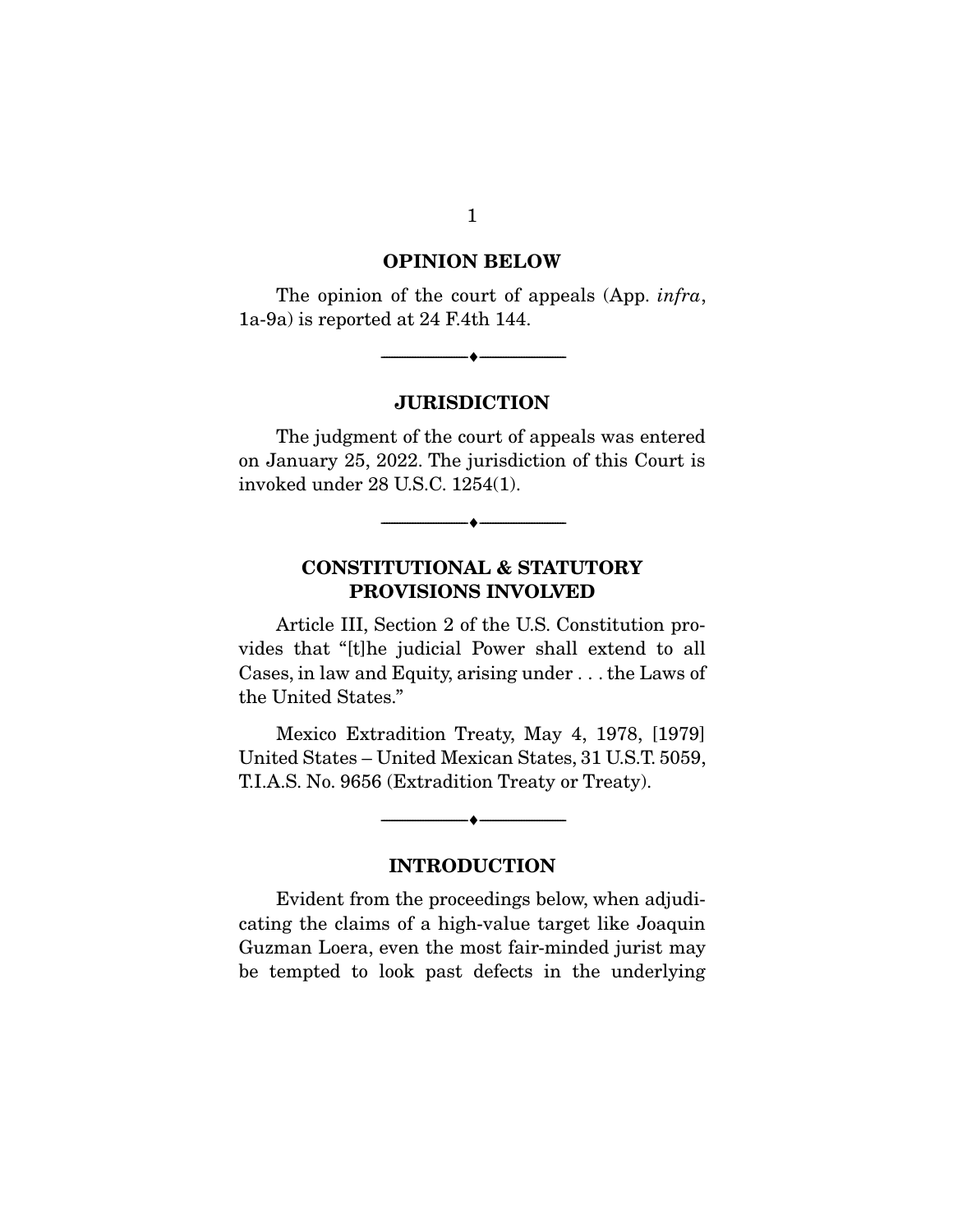prosecution and simply get on with the business of incapacitation.

 But this presumed impulse must be resisted. "A core promise of our criminal justice system is that even the very worst among us deserves to be fairly tried and lawfully punished." See U.S. v. Tsarnaev, 968 F.3d 24, 35 (1st Cir. 2020). Indeed, that imperative "cannot be avoided" by "media"-stoked "hysteria over," or "craven fear" around a particular "individual." Boudin v. Thomas, 533 F.Supp. 786, 787 (S.D.N.Y. 1982) (Duffy, J.).

 We don't rewrite the rules or throw away the book because the defendant is an arch public enemy. If anything, we enforce them more vigilantly – to subdue popular passions, condemn the scourge of mob justice and extol the supremacy of the law.

 Guzman's prosecution was marred by rampant excess and overreach, both governmental and judicial – needless resorts if he was really a kingpin extraordinaire his adversaries insisted. If we are to vindicate the preceding maxims and redeem our justice system's promise – if they are more than catchphrases and empty sloganeering – its result cannot be tolerated.

 The primary question here is whether Article III affords a foreign national individual standing to challenge the validity of a post-extradition rule of specialty waiver, particularly where it is alleged that the waiver was obtained through Government fraud. The Court of Appeals has said no, only foreign governments do. But this Court, and many sister circuits, has ruled that an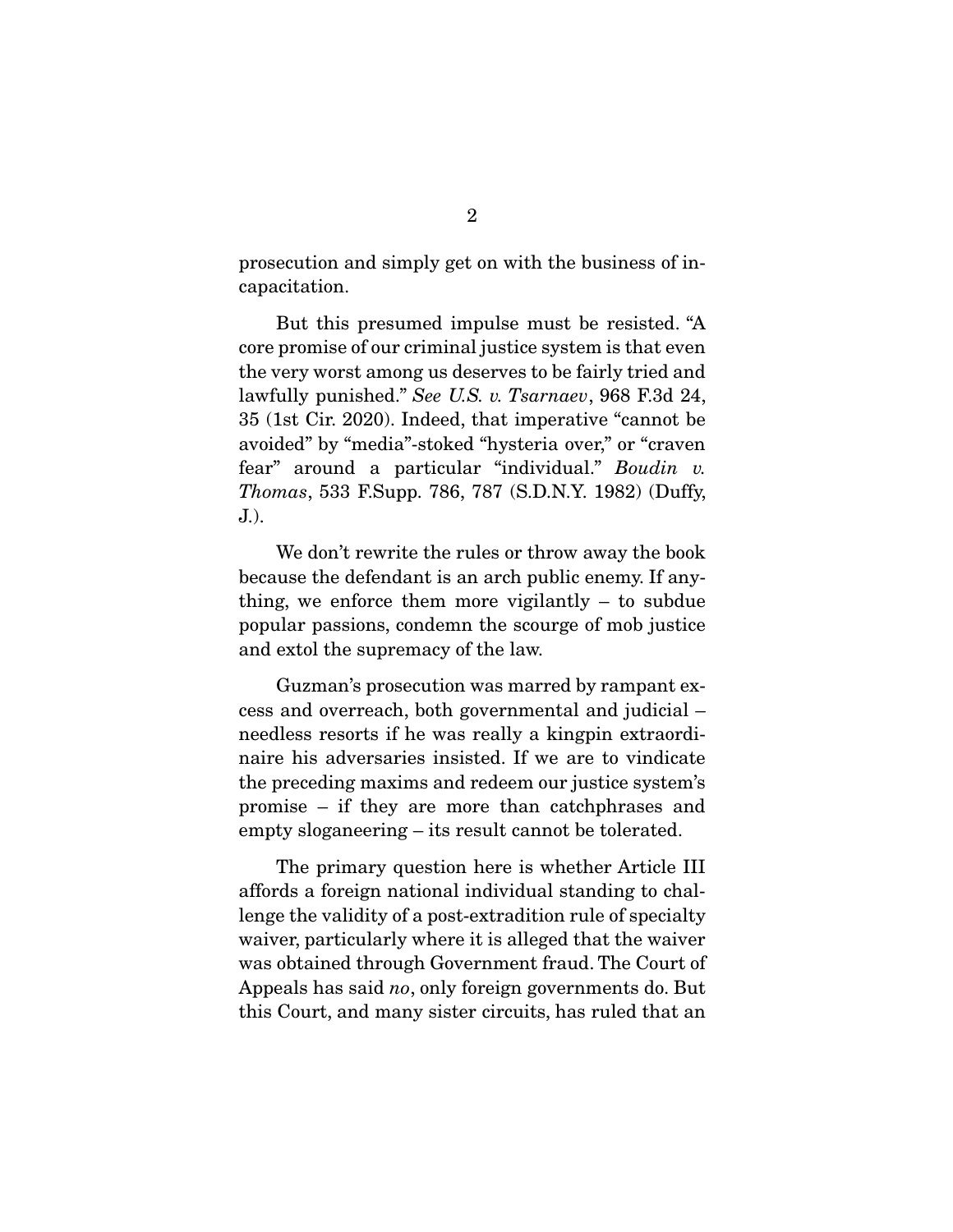extradition Treaty embodies a "principle of the recognition of the rights of prisoners," not merely States-parties. United States v. Rauscher supra, 119 U.S. 407, 430 (1886).

 The Court of Appeals' misguided view of the relationship between the standing requirements of Article III, Section 2, and extradition treaties, should not be left to stand uncorrected. That view not only runs contrary to the holdings of this Court and several sister circuits, but it runs the risk of spilling over into future cases.



#### **STATEMENT OF THE CASE**

#### **Trial Court Proceedings**

 After a three-month jury trial, petitioner was convicted in the United States District Court for the Eastern District of New York (Brian M. Cogan, District Judge), of inter alia conducting a continuing criminal enterprise ("CCE") in violation of 21 U.S.C. § 848(a)- (b).

 The evidence at trial, whose legal sufficiency is not contested, permitted a rational jury to conclude that petitioner played a leading role in the Sinaloa Cartel, a group billed as the world's largest and most powerful narcotics trafficking organization. In that capacity, the government alleged, petitioner and others arranged and supervised shipments of vast quantities of cocaine,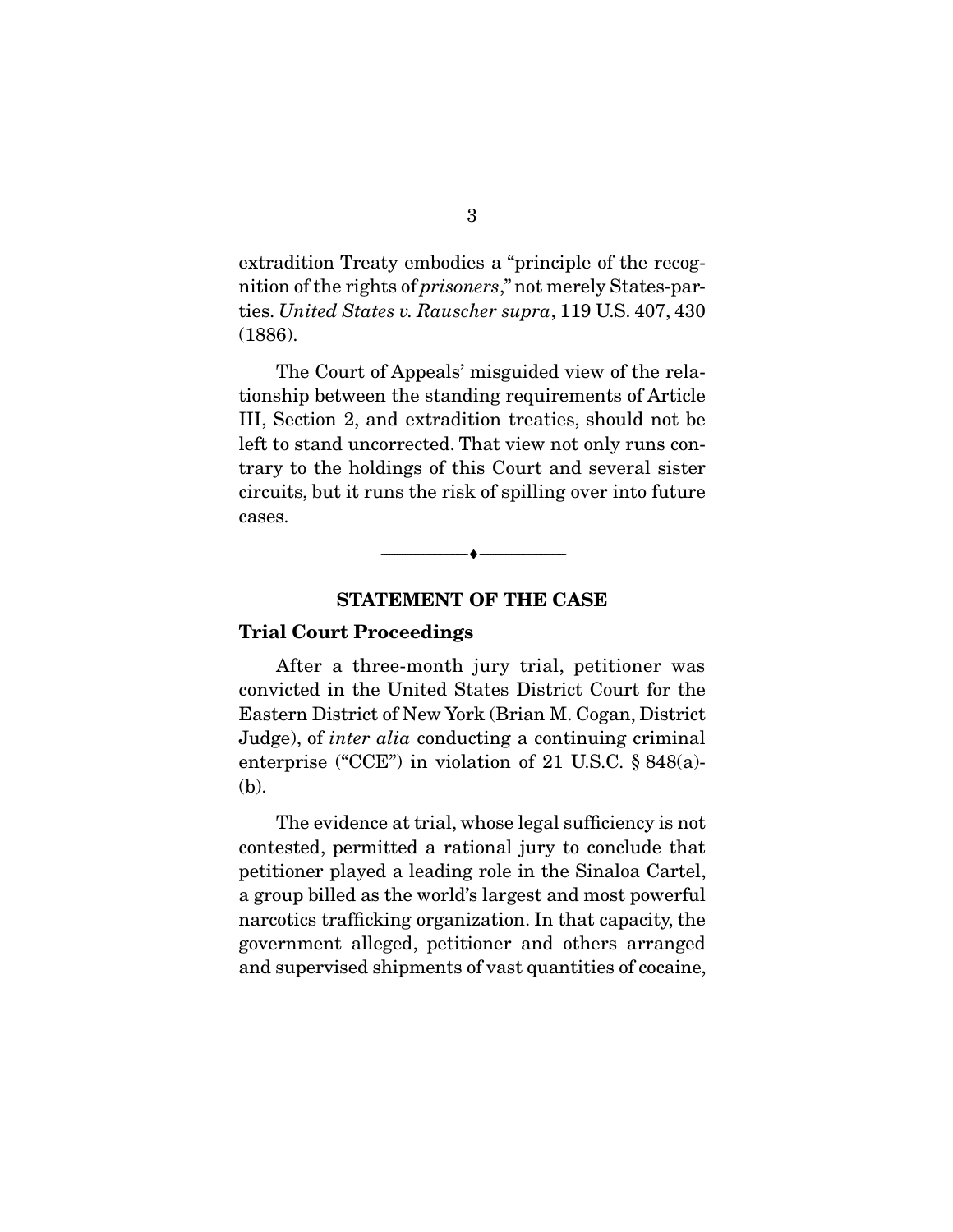heroin, methamphetamine and marijuana to the United States and elsewhere over a 25-year period.

 Although tried on federal charges in Brooklyn, New York, petitioner was originally extradited to Texas and California, to face indictments pending against him in those judicial districts. See ECF 110 at 2-3 (8/3/17). Upon his transfer to America, the government sought and gained Mexico's after-the-fact consent to prosecute Guzman under a different indictment in Brooklyn. Ibid. 110 at 10-13 (8/3/17).

 Petitioner subsequently moved to dismiss the Brooklyn indictment, insisting that prosecution violated the rule of specialty as incorporated in the operative extradition treaty between the U.S. and Mexico. In his motion to dismiss, petitioner accused the Government of fraudulently procuring Mexico's consent to a specialty waiver – by knowingly including material misrepresentations and omissions in the extradition papers and possibly the waiver request itself. ECF 110 at 4-10, 22, 25-28 (citation omitted). Regarding the latter, petitioner noted that the district court had allowed the Government to withhold production of the documents presented to Mexico in support of the waiver request, preventing the defense from scrutinizing or contesting their veracity. Ibid. 11 n. 8, 25-27; see also A:145-50.

 Nevertheless, the district court denied dismissal on procedural grounds, without adjudicating the merits of petitioner's claim. In a four-sentence docket entry citing to the Court of Appeals' precedent in United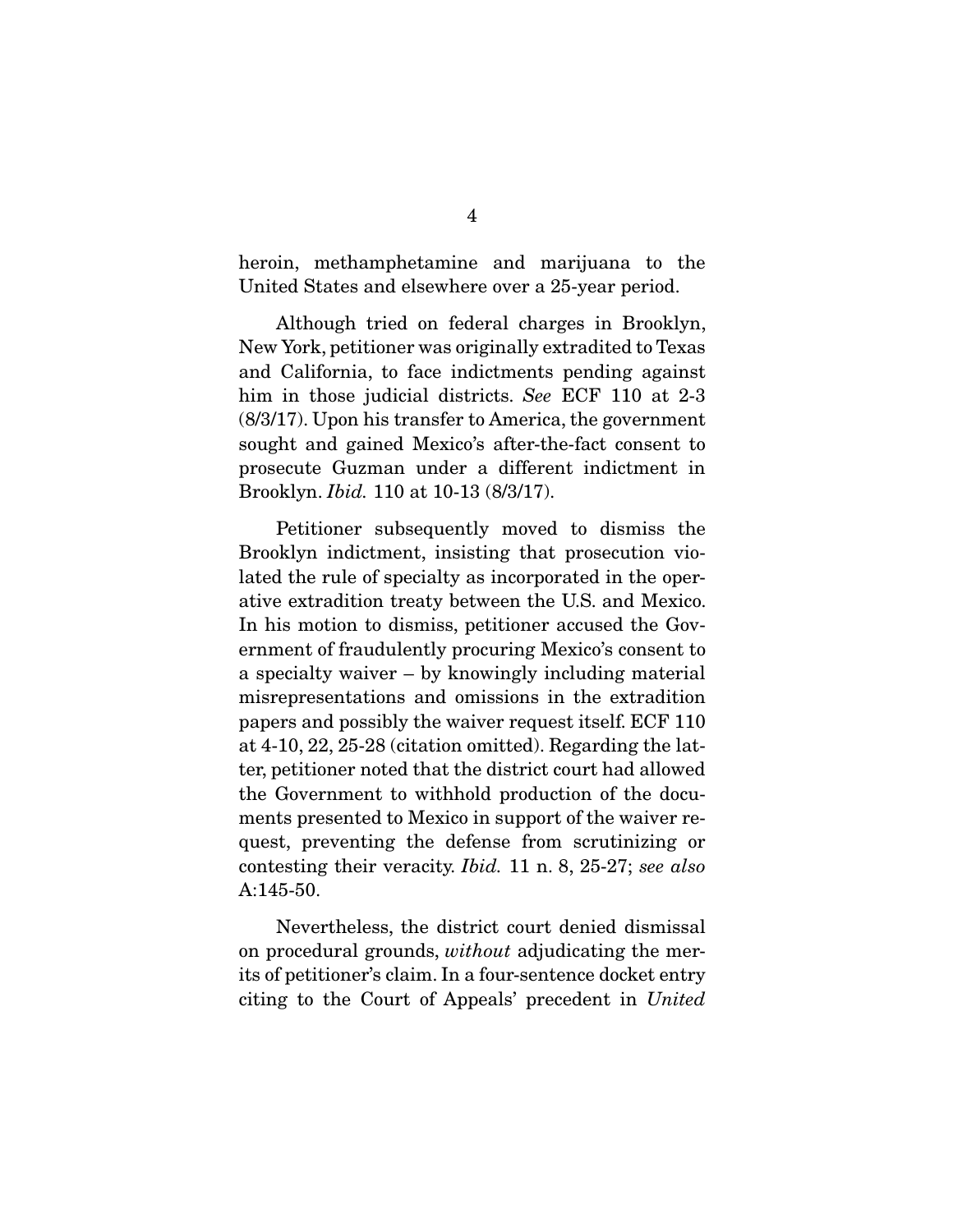States v. Barinas, 865 F.3d 99, 105 (2d Cir. 2017), the district court held that petitioner had "no standing to raise a Rule of Specialty violation." A:10-11 (9/15/17 Docket Entry). Barinas held that extradition treaties create "rights and obligations between" contracting nations, and not "private persons" who "may benefit" from their "existence." Id., 865 F.3d at 104-05 (citations and internal quotation marks omitted). Under Barinas, "absent protest or objection by the offended sovereign," a defendant lacks standing to assert a specialty "violation." Ibid. The district court, finding no such "protest or objection by Mexico" and nothing in the extradition treaty conferring an enforceable right, denied the dismissal motion for want of standing. Ante n. 40. The district court acknowledged, however, that barring claims like petitioner's required an "extension" of existing precedent. A: 146.

#### **Appeal**

 In his brief to the Court of Appeals, petitioner argued that Barinas (1) was wrongly decided, (2) that it runs contrary to this Court's precedent in United States v. Rauscher, 119 U.S. 407, and (3) that even if Barinas were correctly decided, it would not apply to specialty waivers, particularly when attacked as fraudulently induced.

 In addressing this issue, the Court of Appeals "decline[d] to reconsider Barinas," insisting that it was "bound by the decisions of prior panels until such time as they are overruled either by an en banc panel . . . or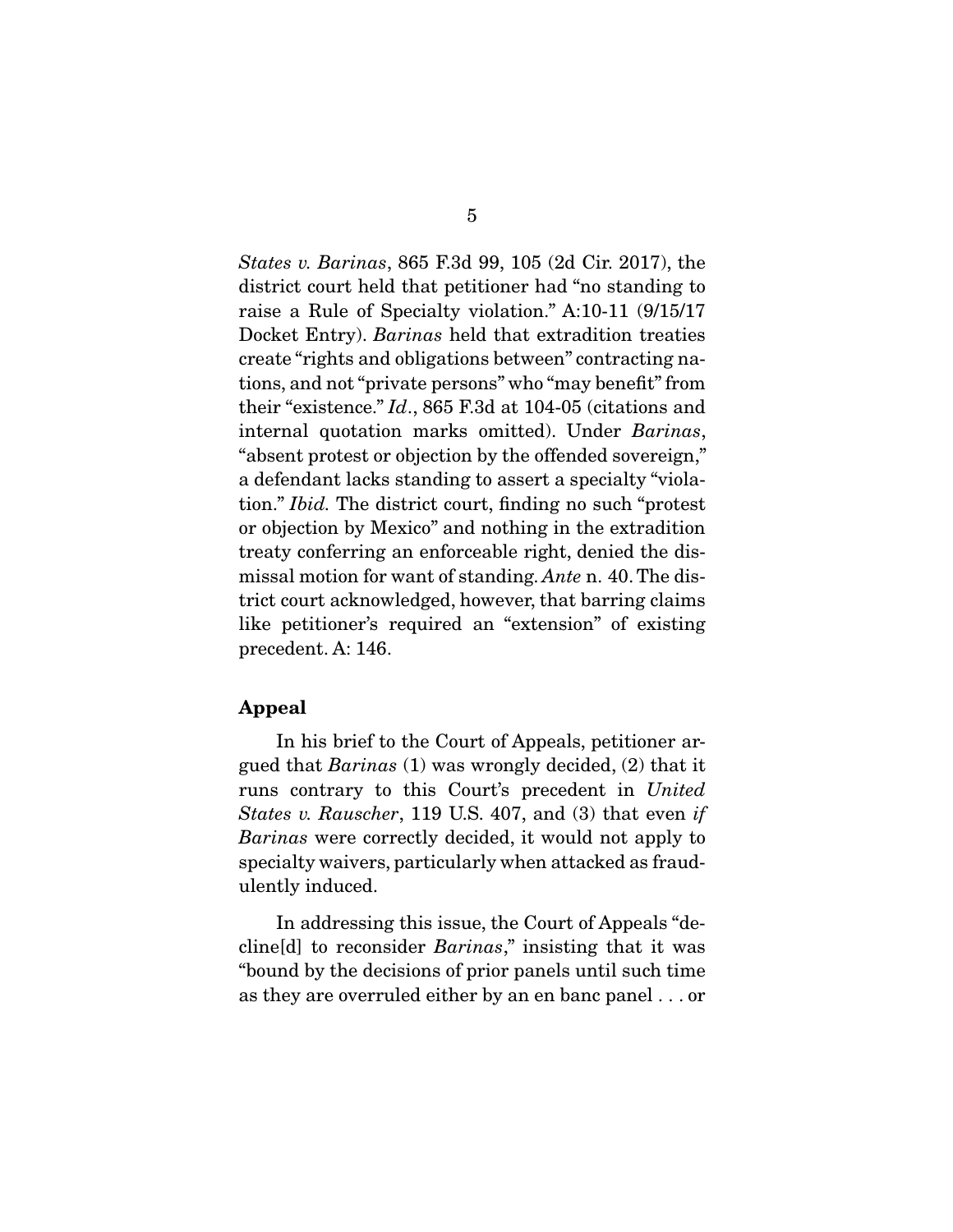by the Supreme Court." United States v. Guzman Loera, 24 F.4th at 151 (internal quotations omitted). As a result, the court deferred to the panel holding in  $Ba$ rinas – i.e., that extradition treaties do "not confer an individual right" and concern only the "rights and obligations between States-parties." Ibid. Based on this view, the Court of Appeals held that petitioner had no "individual right to assert violations of the Treaty." Ibid.

 In the alternative, the Court of Appeals – clearly aware that Barinas does not rest on firm ground – held that "to the extent there is any disagreement among the circuits about a defendant's standing to raise a specialty objection in the absence of a waiver by the extraditing nation, there is no support for granting such standing in a case like this, in which Mexico has explicitly consented to having [petitioner] tried on the instant indictment." Id., 24 F.4th at 151-52.

 Nevertheless, in issuing alternative holding, the Court of Appeals ignored that petitioner was challenging how Mexico's consent was obtained. The question whether Mexico's consent was *in fact* induced by fraud was *never* resolved in the *nisi prius* court. The district court, constrained by Barinas, denied petitioner's dismissal motion for want of standing; the court made no fact findings on the issue of fraudulent consent.

--------------------------------- ♦ ---------------------------------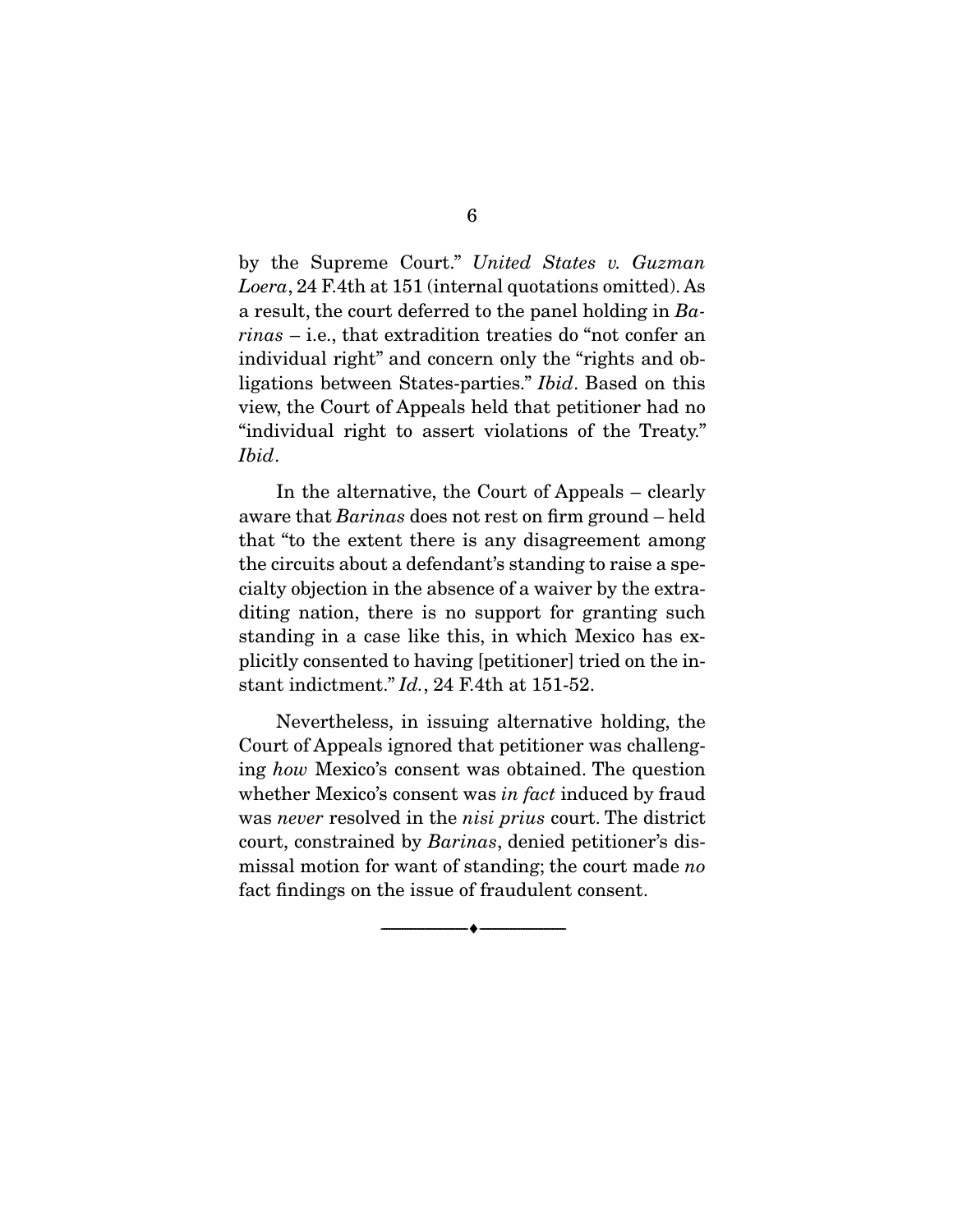#### **REASONS FOR GRANTING CERTIORARI**

#### **Rule 10(a) – Circuit Split**

 At the outset, petitioner calls this Court's attention to the fact that the underlying Second Circuit opinion and Barinas are in conflict with the decisions of several sister circuits. See U.S. v. Andonian, 29 F.3d 1432, 1435 (CA9 1994) (holding that "[a]n extradited person may raise whatever objections the extraditing country is entitled to raise") (emphasis added); Accord, e.g., U.S. v. Thomas, 322 F. App'x 177, 180 & n. 4 (CA3 2009) (embracing "majority" view that defendant has individual standing to invoke rule of specialty); U.S. v. Levy, 905 F.2d 326, 328 n. 1 (CA10 1990) (finding that individual defendant had standing to mount specialty challenge; Rauscher described doctrine as a "right conferred upon persons brought from a foreign country" to this one and "gave extradited defendants a right to claim the rule's protection") (quoting 119 U.S. at 424 and U.S. v. Vreeken, 803 F.2d 1085, 1088 (CA10 1986)) (internal quotation marks omitted); U.S. v. Thirion, 813 F.2d 146, 151 & n. 5 (CA8 1987) (rejecting claim that defendant "lacked standing" to assert specialty violation; extradited individual may lodge any objection rendering country might have raised); *cf.* U.S. v. Puentes, 50 F.3d 1567, 1572, 1575 (CA11 1995) (holding that individual defendant has standing to allege specialty violation – to raise any specialty objection requested nation might have asserted – but opining in dicta that latter's waiving right to object defeats defendant's standing; no suggestion that sending state actually issued any waiver, let alone that U.S.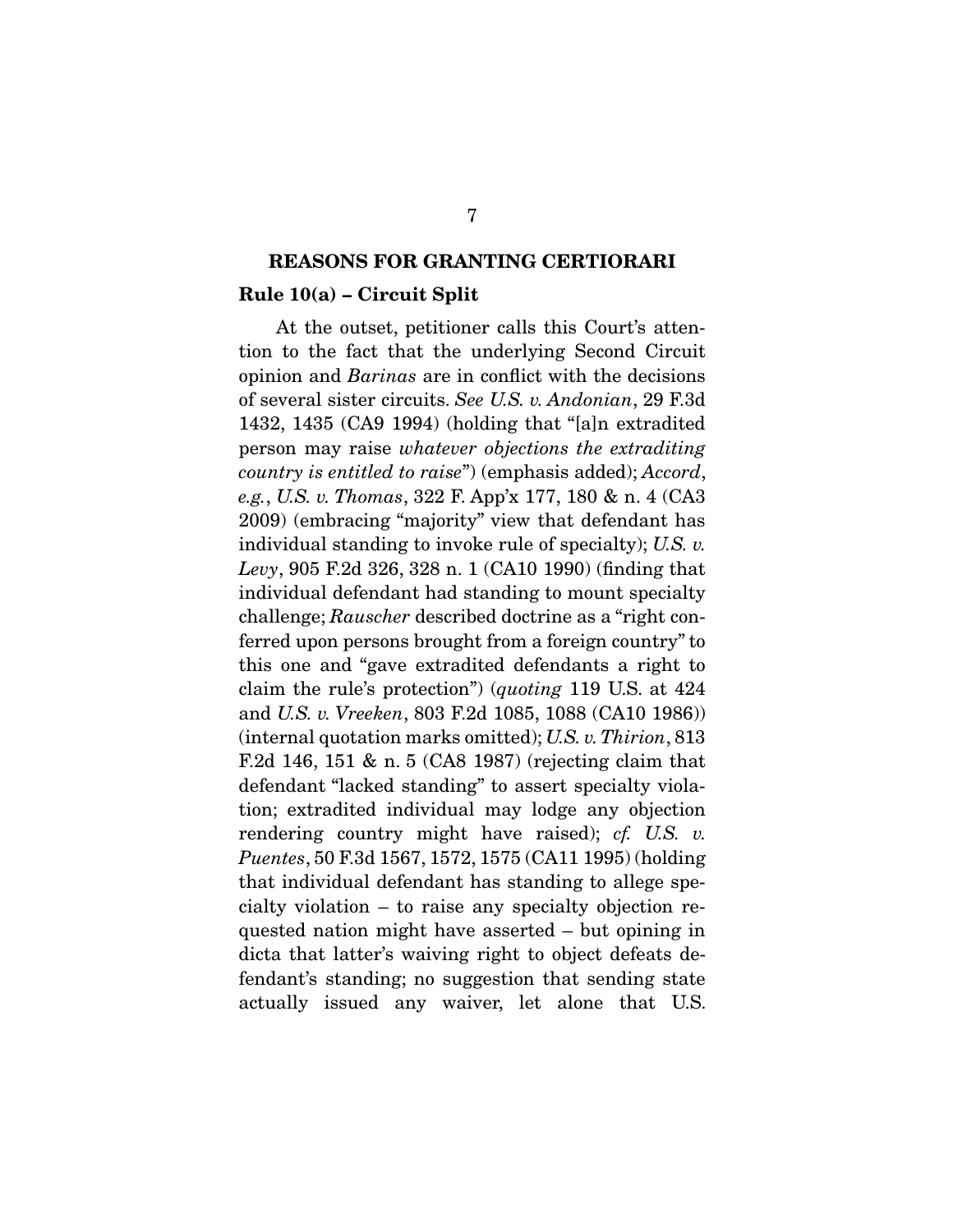authorities purportedly extracted one by fraud as in this case); U.S. v. Fontana, 869 F.3d 464, 468-70 (CA6 2017) (similar); but see U.S. v. Burke, 425 F.3d 400, 408 (CA7 2005) (adopting Barinas-type approach); U.S. ex rel. Saroop v. Garcia, 109 F.3d 165, 168 (CA3 1997) (endorsing Barinas-type approach in what Thomas (322 F. App'x at 180) and Fontana (869 F.3d at 470) respectively called "dicta" and "pure dictum"); U.S. v. Kaufman, 874 F.2d 242, 243 (CA5 1989) (deferring to State Dept. view that only "offended nation can complain about purported" specialty "violation") (internal quotation marks omitted).

 Under this Court's Rule 10, the Court of Appeals' decision establishes a Circuit Split that shows no signs of resolving itself. Indeed, "[o]ne of this Court's primary functions is to resolve 'important matter[s]' on which the courts of appeals are 'in conflict.'" Gee v. Planned Parenthood of Gulf Coast, Inc., 586 U.S.  $\_\_\_\,,\_\_\_$  139 S.Ct. 408, 408 (2018) (THOMAS, J., dissenting from denial of certiorari) (quoting this Court's Rule 10(a)).

## **Rule 10(c) – The Court of Appeals decided an important federal question in a way that conflicts with the relevant decisions of this Court.**

 In addition to establishing a Circuit Split under Rule 10(a), the Court of Appeals' judgment also warrants certiorari because it is antithetical to "the relevant decisions of this Court." Id. The Second Circuit's ruling is inconsistent with this Court's long-standing recognition that specialty clauses of extradition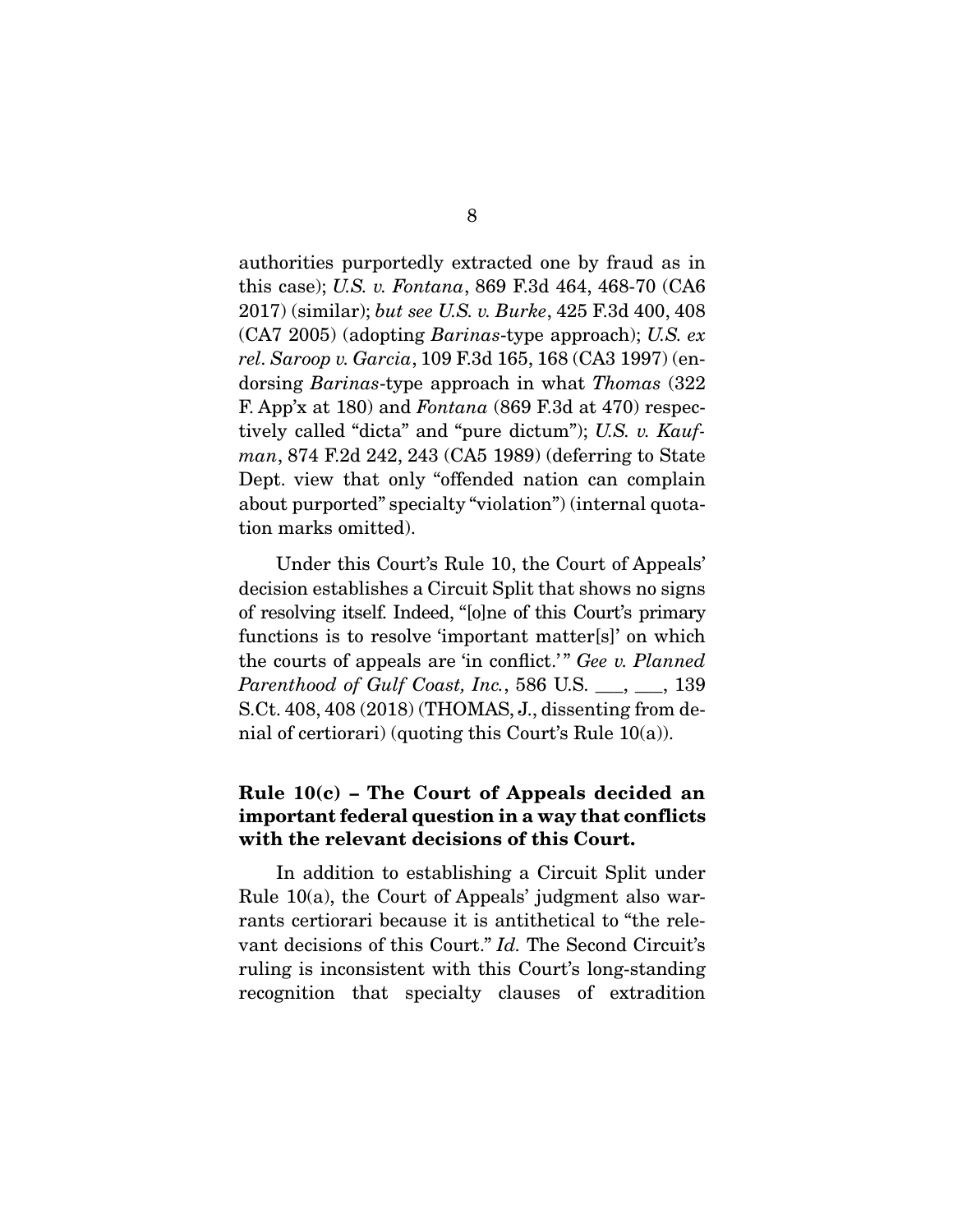treaties embody a "principle of the recognition of the rights of prisoners," not merely States-parties. United States v. Rauscher supra, 119 U.S. at 430 (emphasis added). In Rauscher, this Court expressly held that if any tribunal fails "to give due effect to the rights of the party under the treaty, a remedy is found in the judicial branch of the federal government," including by way of "writ of habeas corpus." Id. Contrary to the Second Circuit's view, Rauscher's repeated references to rights and remedies, including issuance of the Great Writ, reflects an immemorial understanding that prisoners have an "individual right to assert violations of the Treaty." Guzman Loera, 24 F.4th at 151. After all, foreign states cannot petition for a writ of habeas corpus, only prisoners can. See Gilmore v. Utah, 429 U.S. 1012, 1014 (1976) (holding that a third-party habeas filing would be allowed "only if it were demonstrated" that the prisoner is physically "unable to seek relief on his own behalf"); Whitmore v. Arkansas, 495 U.S. 149, 154 (1990) ("To establish an Art. III case of controversy, a litigant first must clearly demonstrate that he has suffered an 'injury in fact,' . . . an injury to himself that is 'distinct and palpable,' as opposed to merely 'abstract'") (emphasis added).

 Article 17 of the U.S.-Mexico Extradition Treaty states, in relevant part:

1. A person extradited under the present Treaty shall not be detained, tried or punished in the territory of the requesting Party for an offense other than that for which extradition has been granted nor be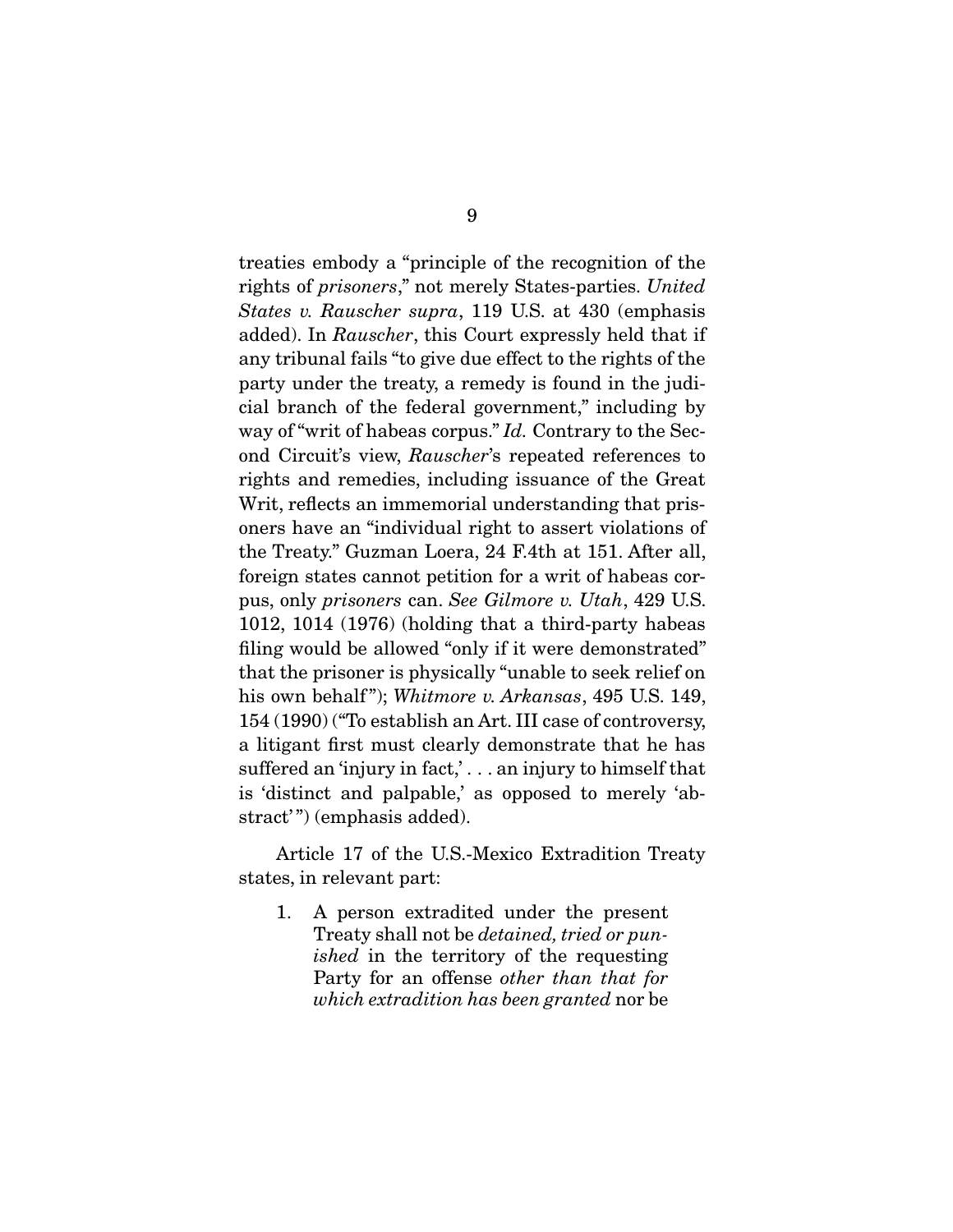extradited by that Party to a third State unless:

- a) He has left the territory of the requesting Party after his extradition and has voluntarily returned to it.
- b) He has not left the territory of the requesting Party after being free to do so; or
- c) The requested Party has given its consent to his detention, Trial, punishment or extradition to a third State for an offense other than that for which extradition is granted.

U.S.-Mexico Extradition Treaty, supra, 31 U.S.T. at 5071 (emphasis added).

 Article 17 has been regarded as "an explicit recitation of a general rule of extradition known as the doctrine of specialty." U.S. v. Lomeli, 596 F.3d 496 (8th Cir. 2010). The doctrine, which dates back to the mid-1800s, provides that "a defendant may be tried only for the offense for which he was delivered up by the asylum country." United States v. Thirion, 813 F.2d 146, 151 (8th Cir. 1987); see also Rauscher supra, 119 U.S. at 430.

 Here, the Court of Appeals was clearly wrong to conclude that petitioner lacked standing under the Treaty because Mexico "explicitly consented" to a waiver of specialty.  $Id.$ , 24 F.4th at 152. This holding is misguided because, again, the petitioner was challenging how Mexico's consent was obtained. Moreover, a necessary implication of the Court of Appeals' ruling is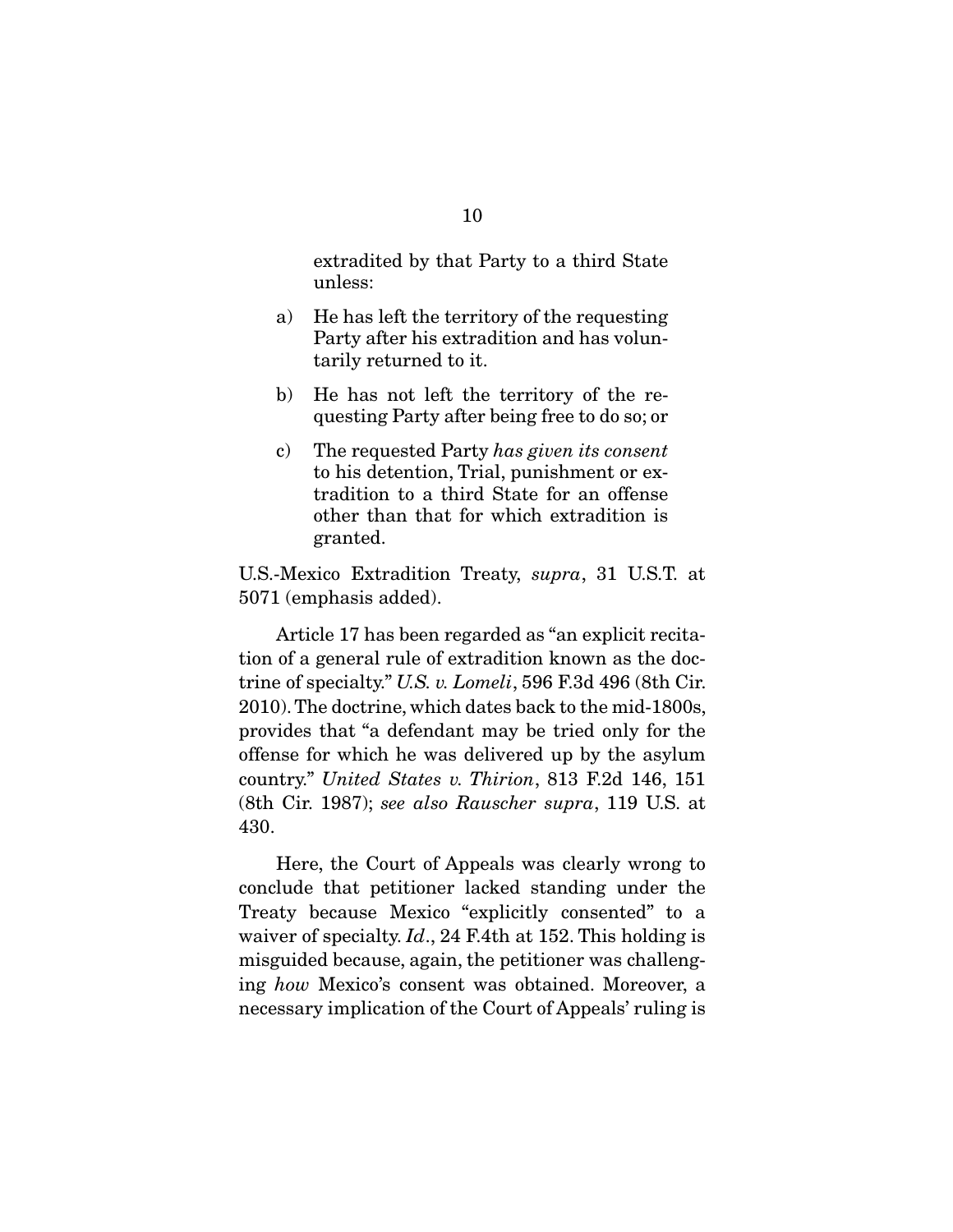that individual-standing under the Treaty would exist if Mexico had not "explicitly consented" to a waiver. But "consent," of course, is a legal term of art. This Court has long held that "consent" must be "voluntarily given," and "that voluntariness is a question of fact to be determined from the totality of all the circumstances." Schneckloth v. Bustamonte, 412 U.S. 218  $(1973)$ . In the present case, there have been no factfindings whatsoever on the crucial issue of whether Mexico's consent was validly obtained. As such, the Court of Appeals simply had no business purporting to resolve the *factual* issue of consent on its own accord; in other words, as an appellate court, it was powerless to decide the question of consent before the nisi prius. The appropriate step would have been to remand the petitioner's case for a hearing in the district court.

## **Certiorari is also warranted because excessive and punitive pretrial restraints impaired petitioner's right to counsel, a defense, and due process of law.**

 Relying significantly on a spate of private filings skirting adversarial testing – at least 12 by Aug. 2018 – the government convinced Judge Cogan to commit Guzman to what the court called long-term "solitary confinement," dramatically "restricti[ng]" internal and external "communication" and "visit[ation]," before he'd been tried or convicted of anything. See 154 A: 123. Physically separated from, and condemned to total silence around, fellow inmates, Guzman's custodial conditions prohibited substantially all contact – personal,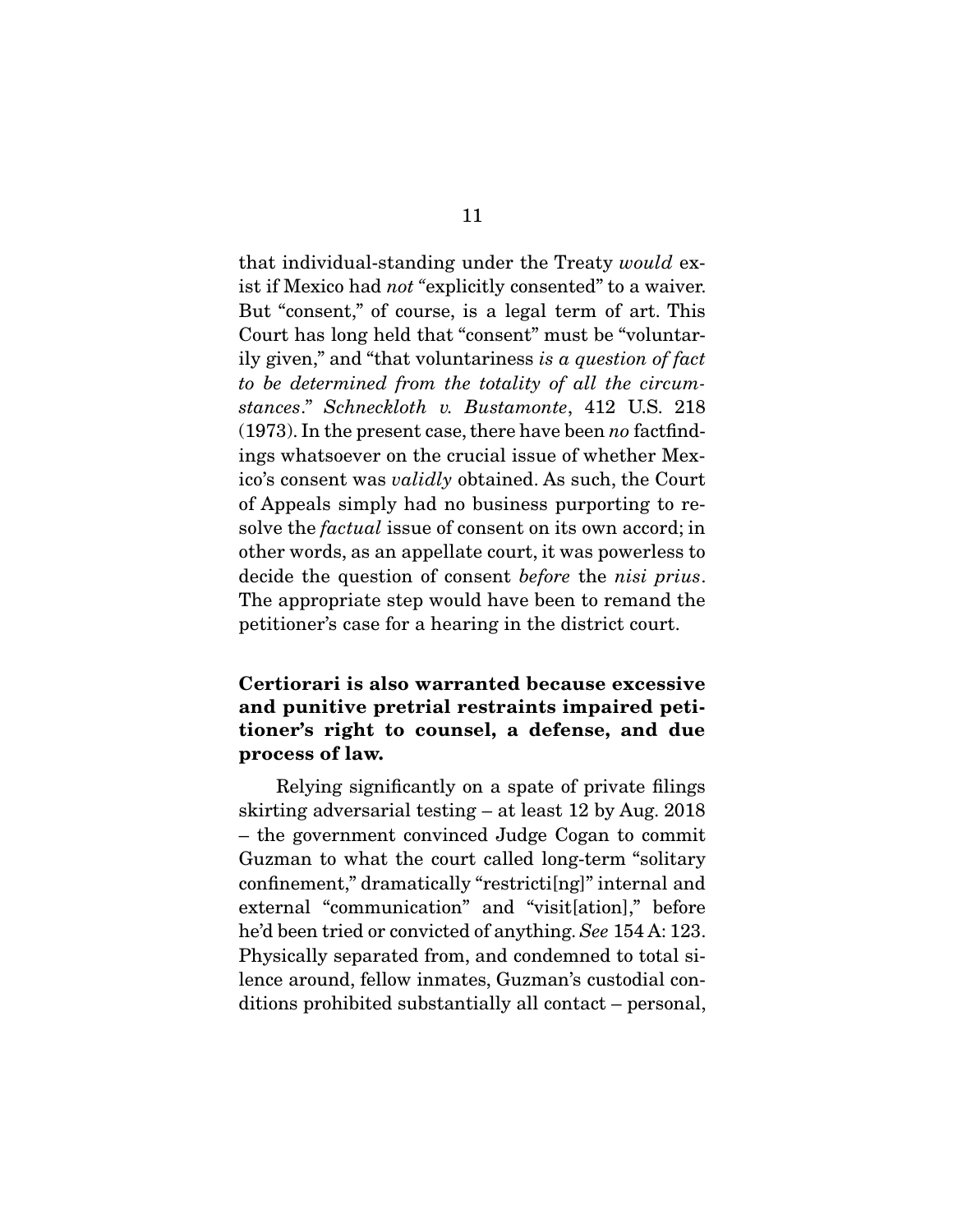written, telephone and electronic – with his wife, slashing monitored calls, visits and (delayed) correspondence with other close relatives. See A: 95-100. More broadly, the conditions extinguished all direct and indirect communication with potential witnesses, media members and other third parties beyond Guzman's defense team, limiting and delaying access to prescreened books, censored magazines and censored newspapers. A: 91-96, 100-03.

 As couched by defense counsel with court approval (ECF 50 at 7; A: 124) the conditions left Guzman "confined" to a small, windowless cell. He remains in this cell alone for 23-hours a day Mondays through Fridays, when he is permitted a single hour of solitary exercise in another cell that contains one treadmill and one stationary bicycle. On the weekends, he is confined 24 hours a day and not permitted any exercise. His meals are passed through a slot in the door; he eats alone. The light is always on. With erratic air-conditioning, he has often lacked enough warm clothing to avoid shivering. Repeated requests by counsel to adjust the temperature have landed on deaf ears. He never goes outside. His only opportunity to see daylight is when he passes a small window on the way to his counsel visit or the exercise cell. Although he purchased a small clock from the commissary, it was later removed from his cell without explanation. Without a window or access to natural light the clock was the only way for Guzman to distinguish night from day.

 But those enormous handicaps – criticized by at least three justices of this Court and denounced as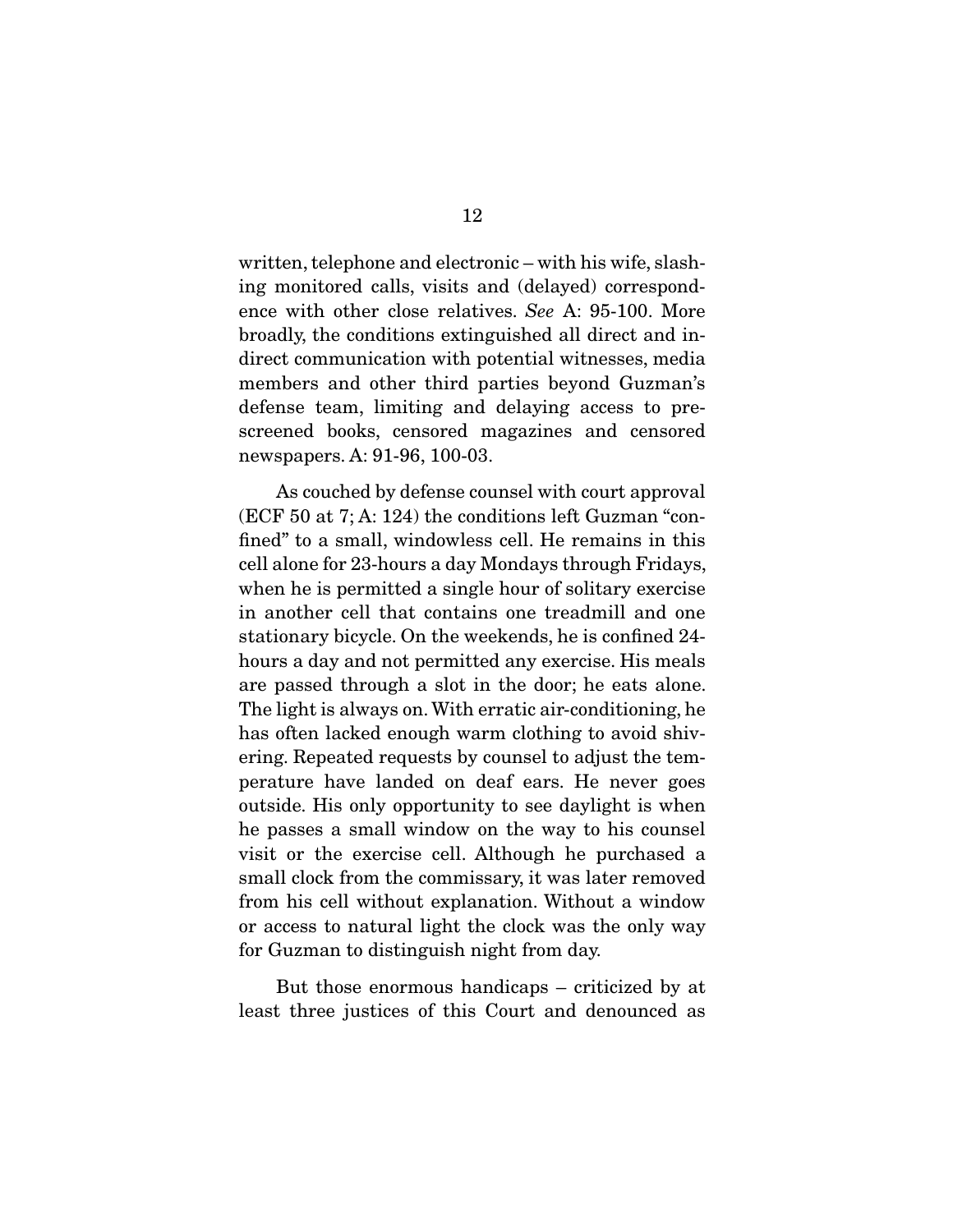illicit pre-conviction punishment by a growing chorus of their lower court colleagues – were only the start. By their express terms, the SAMs and ensuing solitary confinement were designed to "restrict Guzman's access to the mail, the media, the telephone, and visitors"; "prohibit[ ]" the defense team from "forward[ing] third-party messages to or from" Guzman; and "interrupt" his "communication" with the "outside world" – all for the avowed "purpose" of "significantly limiting" his "ability to communicate (send or receive) threatening information." A: 86-87, 89-96, 103.

 Yet even those draconian measures – blacking out nearly all channels of internal and external communication – failed to satisfy the government. Leaning heavily on another inscrutable private filing, it insisted on a belt-and-suspenders approach, augmenting the SAMs with a wildly overbroad protective order. Not content merely to ban protected discovery review with the case's predominantly foreign witnesses, the order also gave government lawyers and the court – through strict identification, vetting and judicial admonition protocols – an effective veto over their domestic counterparts. See ante 27-28 and sources cited.

 And there was more. Pointing to the SAMs and protective order, and rehearsing the same purported security concerns that ostensibly motivated them, the government used the restrictions already in place – plus still further rounds of secret submissions – to incite a series of pyramiding constraints targeting discrete trial and Guzman's trial preparation rights. Leading the way? Orders taxing him with an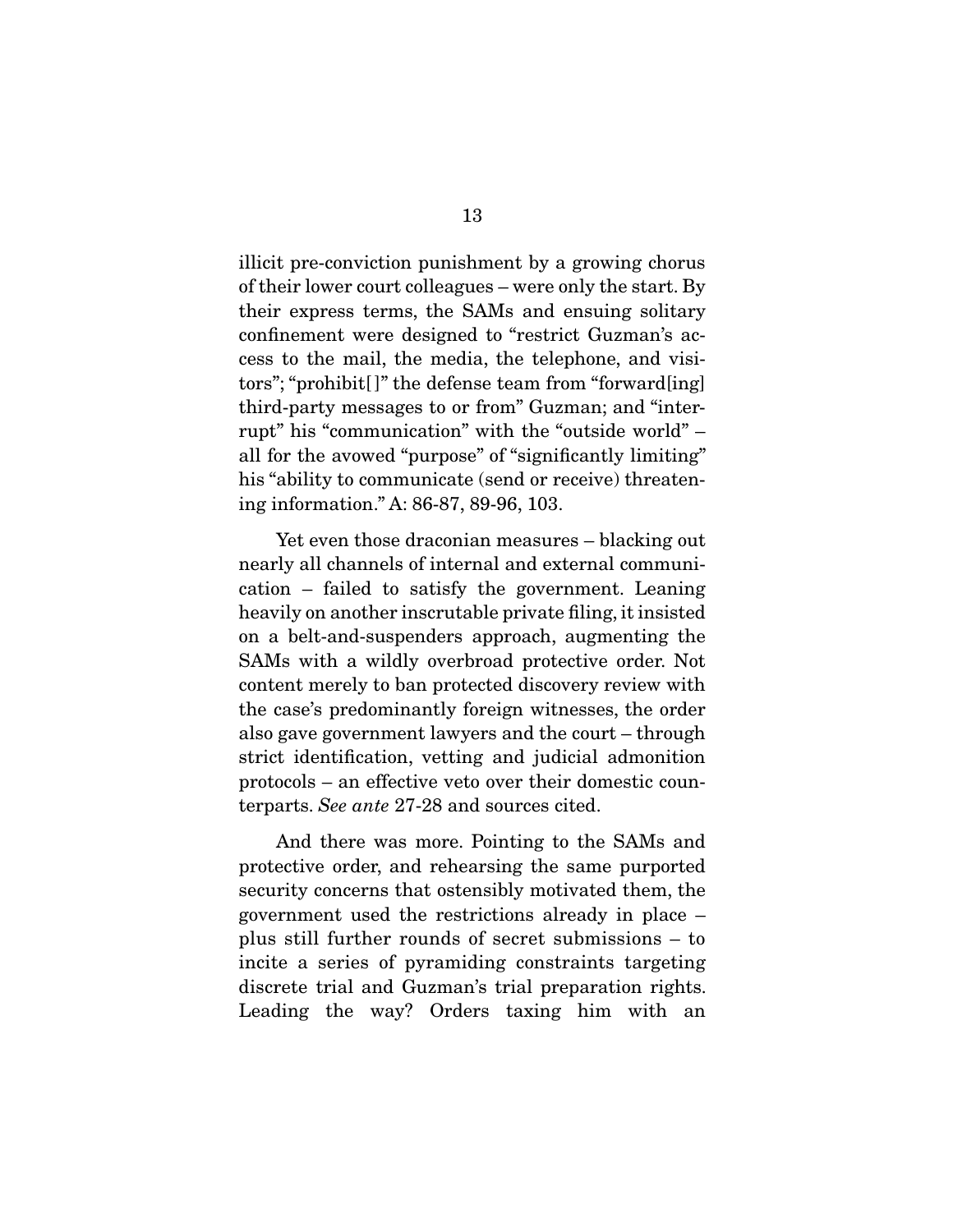anonymous and partially sequestered jury; delaying discovery as to key cooperating witnesses and limiting their cross-examination; and withholding other discovery altogether, "summary substitutions" aside, for supposed reasons of national security. See ante 25-26 and sources cited. E.g., ECF 28 at 4 (2/2/17); id. 48 at 7 (3/6/17); id. 52 at 2; A: 86-89.

 How did the government justify this tower of expanding restraints – one stoking the next, each built atop the last – on Guzman's ability to mount a defense and receive a fair trial? With the perpetual refrain that Guzman, as head of the globe's largest drug cartel, had (1) corrupted Mexican authorities to promote enterprise affairs, foil investigations and facilitate prison escapes and (2) arranged to violently eliminate prospective witnesses and others suspected of operating against the cartel's interests. E.g., ECF 28 at 4  $(2/2/17)$ ; *id.* 48 at 7  $(3/6/17)$ ; *id.* 52 at 2; A: 86-89.

 But those tropes prove too much, refuting themselves and ignoring the proverbial elephant in the room. As Chief Magistrate Judge Mann cogently observed, the *American* justice system and detention center housing the then 60-year-old, 5'4" Guzman – Lower Manhattan's forbidding MCC, "the most secure . . . Bureau of Prisons . . . facility in the New York City Metropolitan Area" Basciano III, 542 F.3d at 953 n. 1 (citation and internal quotation marks omitted) – was a world away, physically and substantively, from the shady Mexican officials and jails he assertedly bribed, corrupted and contrived his way out of some years earlier. ECF 17 at 11; *id.* 50 at 17; *id.* 52 at 8; A: 173-74